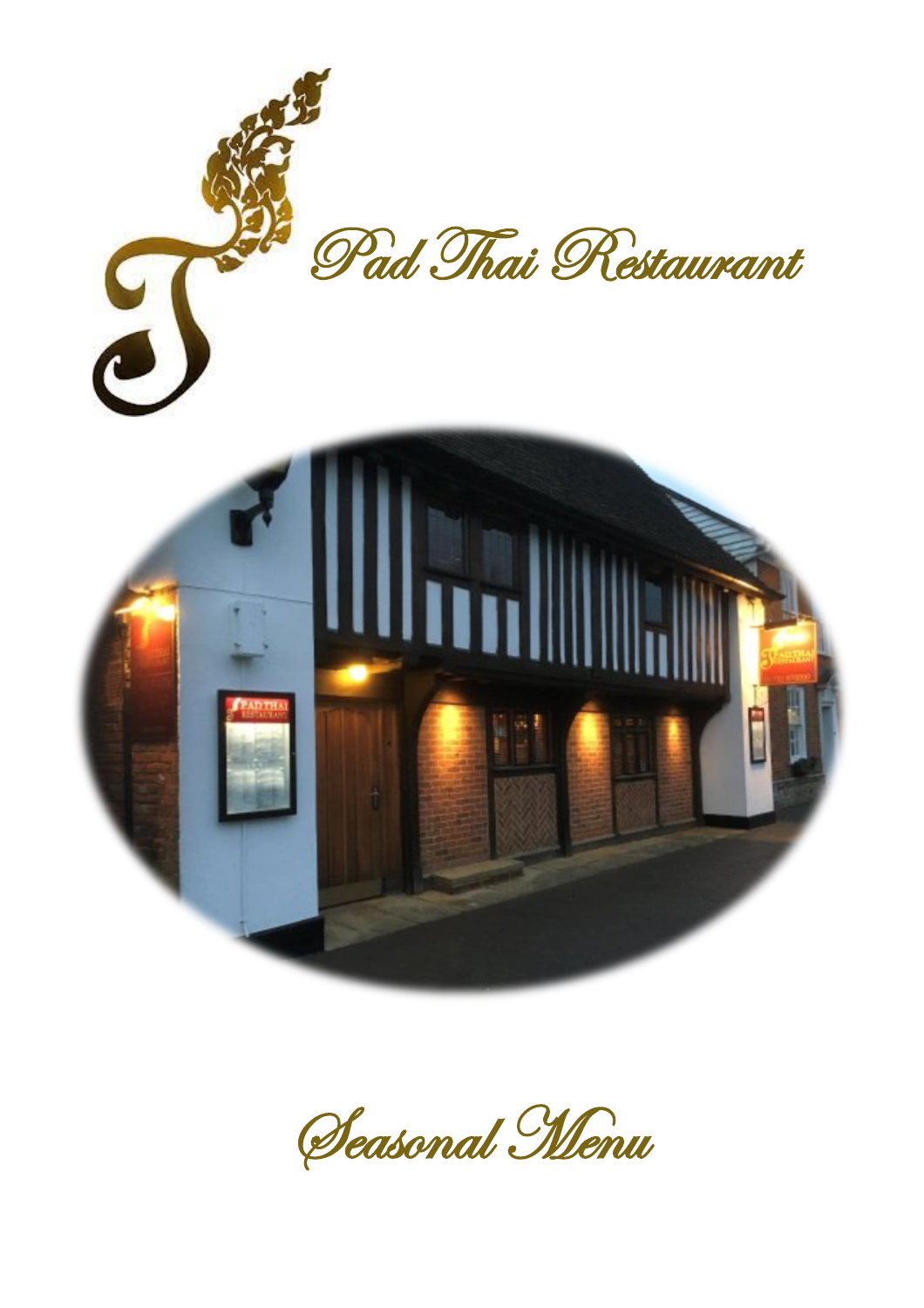Eating Thai Food

Every country in the world has its own food profile. It reflects its culture, environment, ingenuity and values. In cases of Thailand, these words come to mind: attention to detail, texture; colour; taste; and use of ingredients with medicinal benefits, as well as good flavour.

We not only pay attention to how a dish tastes; we are also concerned about how it looks, how it smells, and how it fits in with the rest of the meal. We think of all parts of the meal as a whole, "sum rub Thai" (the way Thais eat) is a term we use for the unique components that make up a characteristically Thai meal.

Thai food was traditionally eaten with the right hand while seated on mats or carpets on the floor, customs still found in the more traditional households. Today, however, most Thais eat with a fork and spoon. Tables and chairs were introduced as part of a broader westernisation drive during the reign of King Mongkut, Rama IV. The fork and spoon were introduced by King Chulalongkorn after his return from a tour of Europe in 1897.

Thai meals typically consist of rice with many complementary dishes shared by all. The dishes are served all at the same time, and it is also customary to provide more dishes than there are guests at a table. A Thai family meal would normally consist of rice with several dishes which should form a harmonious contrast of flavours and textures.

Important to Thai dining is the practice of "kluk" individually tasting the flavours and textures of different dishes one at a time with the rice from one's plate. The food is pushed by the fork, held in the left hand, into the spoon, held in the right hand, which is then brought to the mouth. A traditional ceramic spoon is used for soup, and knives are not generally used at the table.

Chopsticks were foreign utensils to most ethnic groups in Thailand with the exception of the Thai Chinese. Chopsticks are mainly used in Thailand for eating Chinese-style noodles soups, or at Chinese, Japanese, or Korean restaurants. Stir fried noodle dishes such as Pad Thai are also eaten with a fork and spoon.

Here at Pad Thai, Manta and the team do their upmost to adhere to authentic methods in all our dishes. As such we do not offer This glutinous or "Sticky" rice to eat with our curries or any main course as "Sticky" rice originates from North and North Eastern provinces and should only be eaten with a very spicy salad or in a dessert.

Our non-Thai customers should note that some Thai food can be very hot and spicy and should feel free to ask us to adjust to suit, either mild or full Thai heat. To ensure freshness of flavour and to enable individual preferences to be taken into account.

Enjoy your meal.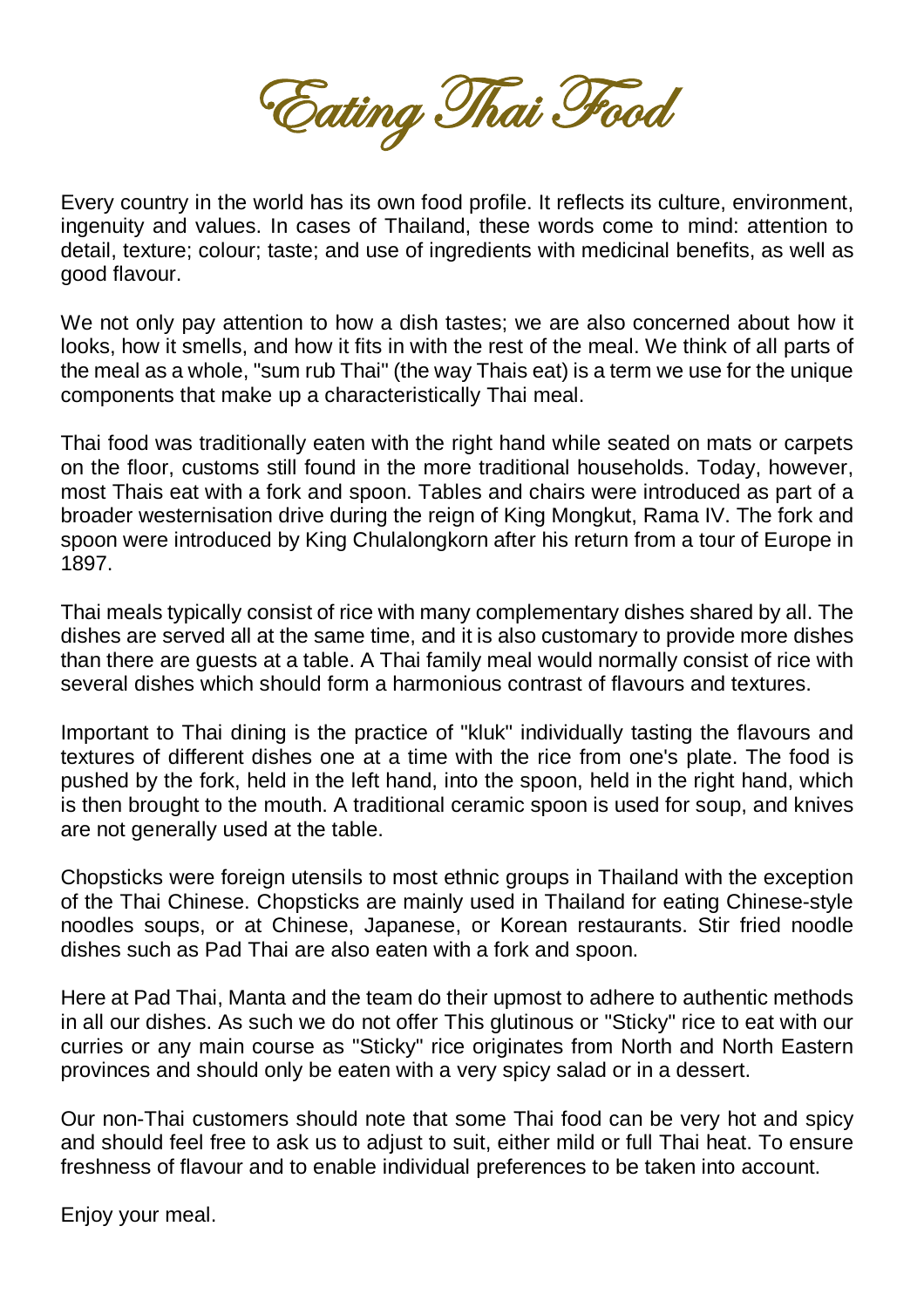Set Meal A

# MINIMUM 2 PEOPLE £24.95 PER PERSON

Starter

#### **Mixed Hors D'Oeuvres**

Prawns and chicken on toast, chicken wings, spring rolls, dim sum, crispy rice noodles and seaweed.

Main Course

#### **Kaeng Phed Neur \***

A spicy beef 'red curry' cooked in coconut milk, bamboo shoots and vegetables.

#### **Gai Kratiem Prigthai**

Stir-fried chicken marinated with garlic and pepper sauce in Thai style.

#### **Phad Pak Pasom**

Stir-fried mixed vegetables in an oyster sauce.

## **Kao Suay**

Thai steamed fragrant rice.

Dessert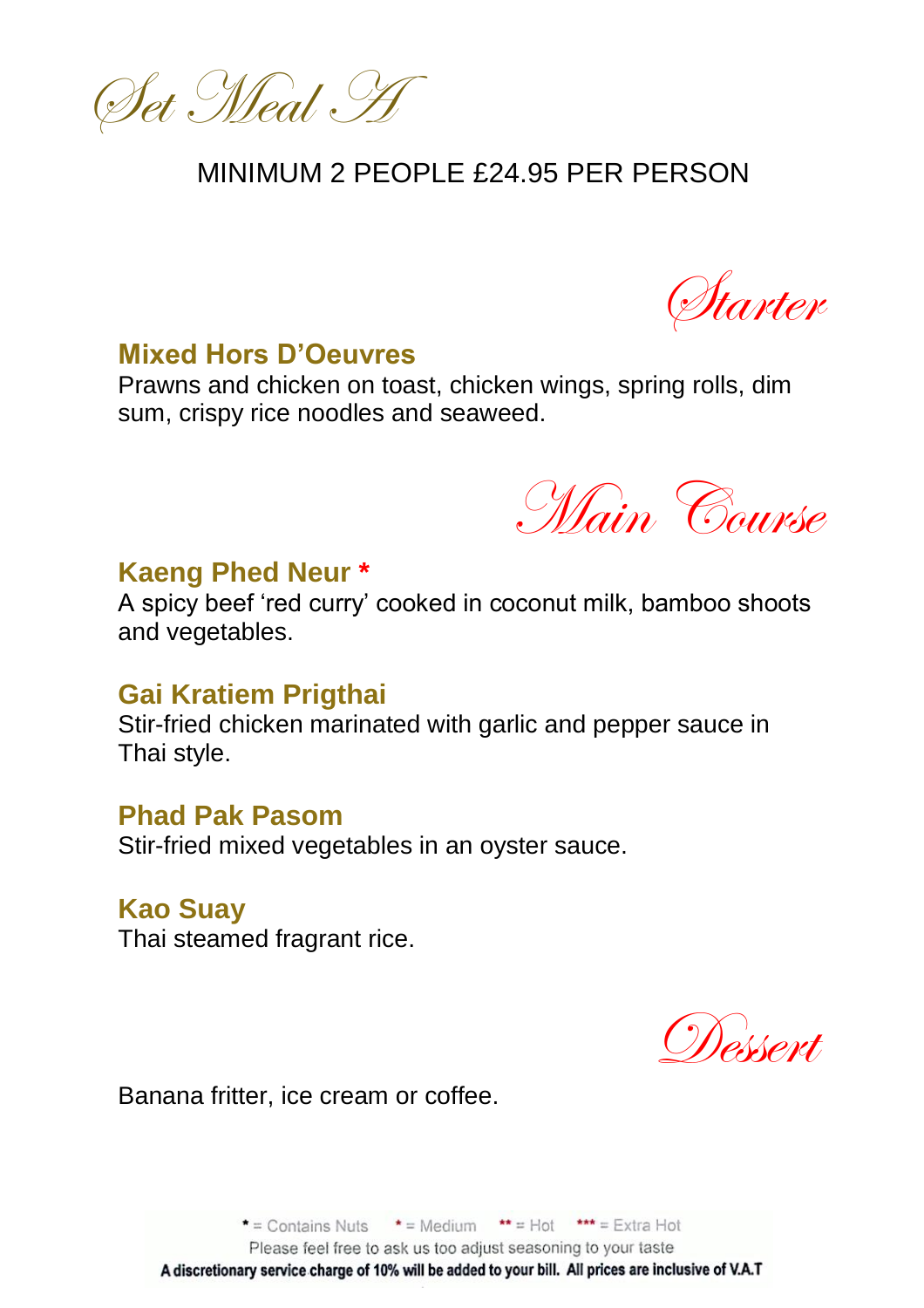Set Meal B

# MINIMUM 2 PEOPLE £29.95 PER PERSON

Starter

## **Mixed Hors D'Oeuvres**

Chicken satay, prawn and chicken on toast, chicken wings, prawns in blankets, spring rolls, dim sum, crispy rice noodles and seaweed.

Main Course

### **Kaeng Keaw Warn Gai**

Thailand's famous 'green curry' of chicken cooked with coconut milk, fresh herbs and bamboo shoots.

## **Neur Tord Kratiem Prigthai**

Stir-fried beef marinated with garlic and pepper sauce cooked in Thai Style.

### **Goong Phad Khing**

Stir-fried prawn with onion, ginger, fresh mushrooms, sprinkled with spring onions.

#### **Phad Pak Pasom**

Stir-fried mixed vegetables in an oyster sauce.

#### **Kao Suay**

Thai steamed fragrant rice.

Dessert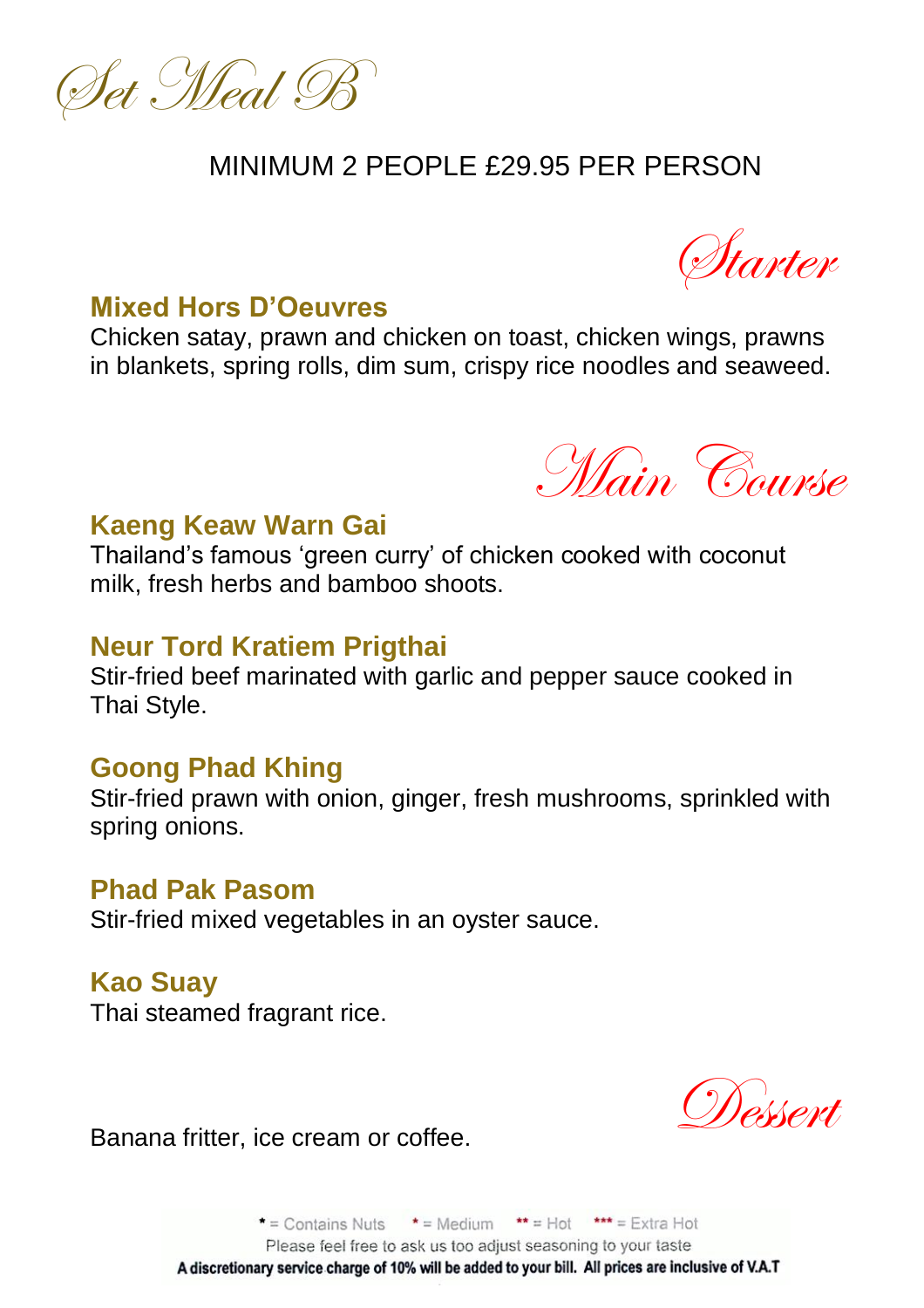Set Meal C

# MINIMUM 2 PEOPLE £38.95 PER PERSON



## **Mixed Hors D'Oeuvres**

Chicken satay, prawn and chicken on toast, chicken wings, prawns in blankets, spring rolls, dim sum, crispy rice noodles and seaweed.



### **Kaeng Massaman Neur \* \***

A mild spicy Thai Muslim beef 'red curry' cooked with coconut milk, cashew nuts and potatoes.

#### **Pla Sam Rod \***

Crispy pan-fried fish in a spicy tamarind and chilli sauce, cooked in Thai style.

### **Ped Kartiem Prigthai**

Stir-fried duck marinated with garlic and pepper sauce, cooked in Thai style.

#### **Gai Phad Grapaow \*\***

Stir-fried chicken with basil leaves, chilli and garlic.

### **Phad Thai Goong** \*

Fried Thai noodles with prawn bean sprouts and egg, served with crushed peanuts.

### **Kao Suay**

Thai steamed fragrant rice.

Dessert